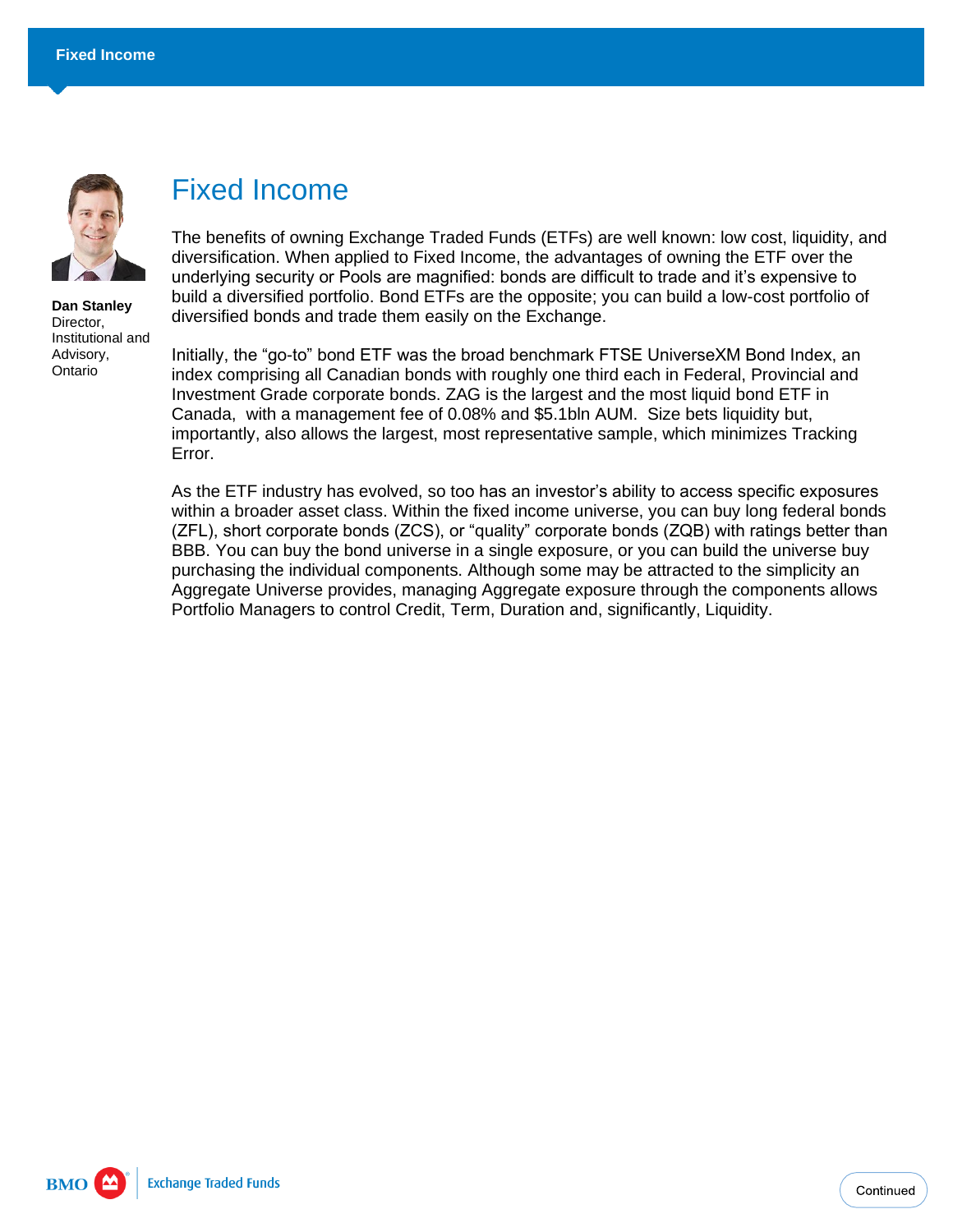BMO Exchange Traded Funds is the largest Fixed Income ETF provider in Canada, due to being the only provider to list precise exposures across points on the Yield Curve: